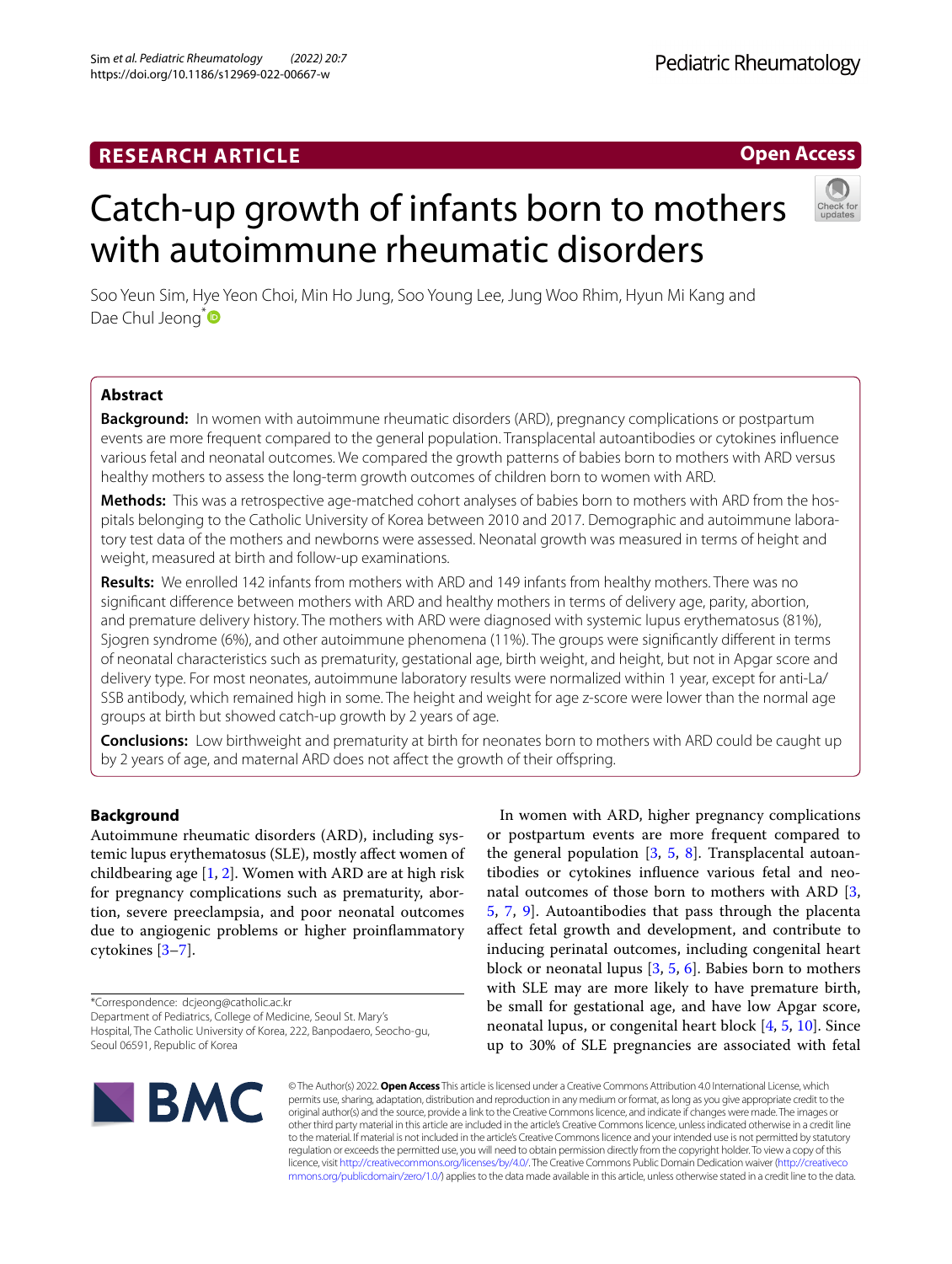complications such as fetal growth restrictions and small for gestational age (SGA) babies, growth and development of these babies are an important issue  $[11]$  $[11]$ .

Children born small for gestational age (SGA) showed catch-up growth during the frst 2 years of life, although premature SGA babies born under 32 weeks of gestation had a risk of not catching-up compared to full-term SGA babies [\[12,](#page-5-11) [13](#page-5-12)]. Severe maternal morbidity negatively afects the growth and neurodevelopment of infants [\[14](#page-5-13)]. Nevertheless, children born very preterm showed normal weight and height before puberty [[15\]](#page-5-14). In particular, children born to women with SLE showed neurocognitive development problems, including learning disorder or attention deficit  $[16]$  $[16]$ . However, up to 24 months of age, there were no abnormal outcomes related to the growth of babies born to mothers with well-controlled SLE during pregnancy [\[10,](#page-5-9) [17](#page-6-1)].

In this study, we compared the growth patterns of babies born to mothers with ARD versus healthy mothers to assess the long-term growth outcomes of children born to women with ARD.

# **Methods**

# **Design**

This was a retrospective cohort study investigating the growth outcomes of babies born from mothers with ARD compared to healthy women without any underlying diseases. The medical records were retrospectively reviewed, and demographic characteristics compared. The transplacental autoantibodies were assessed according to infant growth.

# **Participants**

The inclusion criteria for subjects were babies born from 1) mothers diagnosed with ARD during January 2010 to December 2017 at Seoul St. Mary's Hospital and Yeouido St. Mary's Hospital, and 2) gestational age-matched babies born from healthy women without any underlying diseases during the same period. A total of 291 neonates were enrolled as study participants; 142 infants born to mothers with ARD and 149 gestational age-matched babies from the 4,561 infants born to healthy mothers. The study was approved by the Institutional Review Board of the hospitals of the Catholic University of Korea (XC20WIDI0037K).

# **Defnitions and randomization**

Mothers with ARD were defned in this study using the International Classifcation of Disease (ICD-10) classifcation (P00.8) as ARD group. Gestational age-matched babies born to healthy mothers (Z37.0, Z380, P03) during the study period were defned as a control group.

Normal babies from healthy mothers were randomly selected according to gestational age matched cases for comparison with babies born to mothers with ARD. Babies that expired prior to 2 years of age from congenital condition such as genetic diseases and monogenic lupus were excluded from the study.

# **Data collection**

Demographic data of mothers included age at delivery, parity, history of abortion and prematurity, and underlying disease in patients with autoimmune disorders. Newborn infants were compared for sex, prematurity, gestational age, delivery type, birth weight, birth height, and Apgar score at 1 and 5 min. We considered birth events signifcant if the Apgar score was less than 7 at 1 and 5 min. The babies from mothers with ARD were investigated for the immunological parameters several days after birth, including antinuclear antibody (ANA), anti-double stranded DNA antibody (Ab), anti-Ro/SSA Ab, anti-La/SSB Ab, C3 and C4 levels.

Follow-up growth measurements of babies in both groups were retrieved at birth and at 1, 2, 5, 8, 12, and 24 months. At each time point, the age of premature infants was corrected for gestational age. Initial height and weight at birth and follow-up growth parameters were retrieved through the outpatient clinic setting when visits were made for routine child health examinations and vaccinations. Depending on the vaccination schedule, the measurement times varied from 1−2 months for each subject. Babies born to mothers with ARD were studied for follow-up autoantibody levels, if possible, at around 8 months of age. The growth parameters of premature babies were adjusted for corrected age. We calculated adjusted z-scores for postnatal weight and height of babies from both groups using the Korean National Growth Charts 2017 [[18\]](#page-6-2).

## **Statistical analysis**

Statistical analyses were performed using SPSS (Statistical Package for the Social Sciences) software (ver. 25.0; SPSS Inc., U.S.). Student's t-test was used to compare continuous variables, while the chi-square test was used to assess qualitative variables. The Cochran-Armitage trend test and linear mixed regression model were carried out to fnd the z-score diferences at each time point. Statistical signifcance was set at *P*<0.05.

# **Results**

# **Neonatal characteristics**

The sex, maturity, gestational age, mean birth weight, mean birth height, delivery type, and Apgar scores of babies from the two groups were compared (Table [1](#page-2-0)). There were no significant differences in sex or Apgar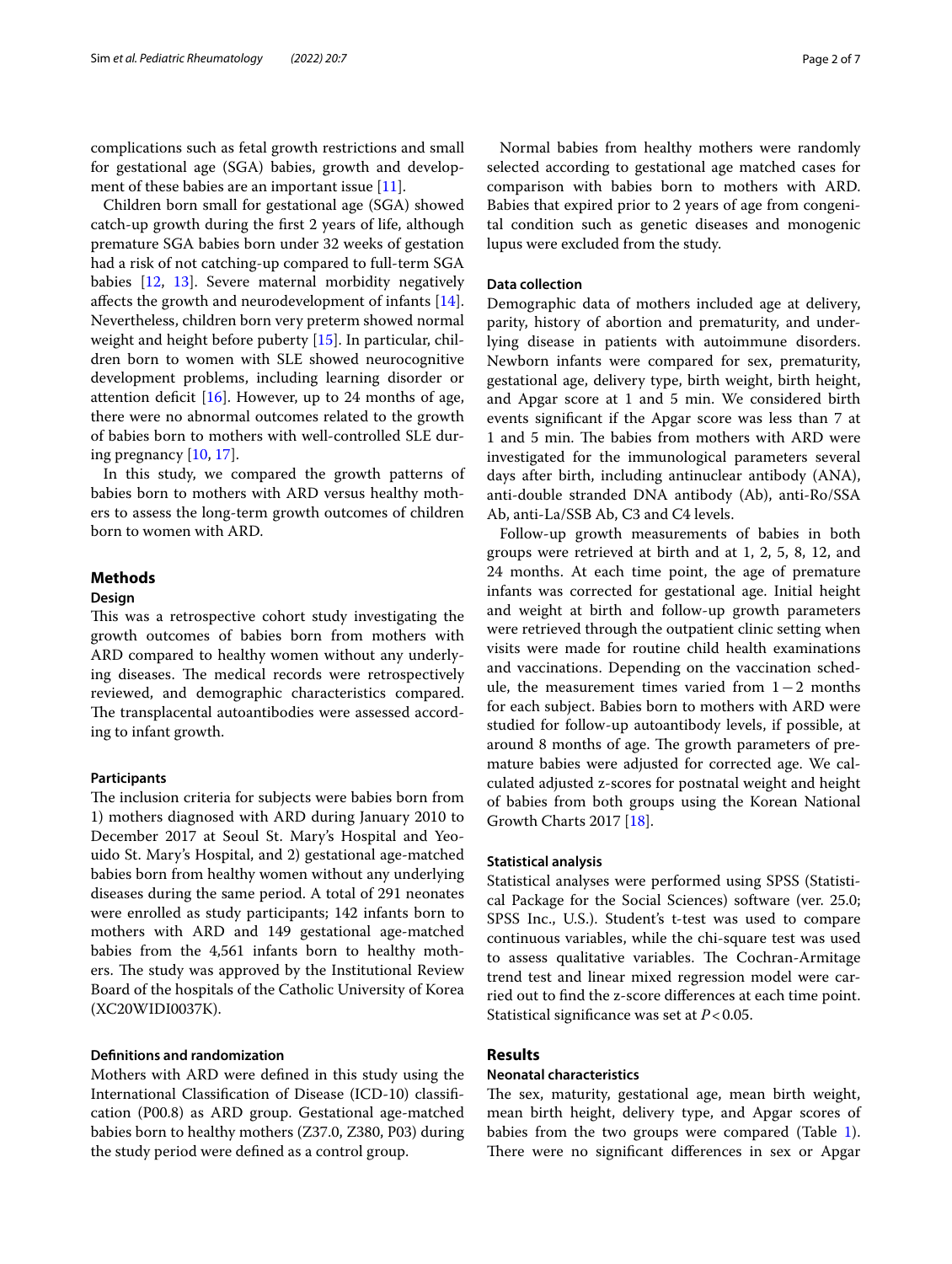<span id="page-2-0"></span>**Table 1** Demographic Characteristics of Infants between from Mother with Autoimmune Disorders and Healthy

|                                         | ARD group $(n=142)$<br>N(%) | Control<br>group<br>$(n=149)$<br>N (%) | P value |
|-----------------------------------------|-----------------------------|----------------------------------------|---------|
|                                         |                             |                                        |         |
| Male:female ratio                       | 65:77                       | 83:66                                  | .09     |
| Prematurity                             | 39 (27.5)                   | 26 (17.4)                              | .04     |
| Gestational Age (weeks),<br>$mean + SD$ | $37.0 \pm 2.4$              | $37.9 \pm 2.3$                         | < 0.01  |
| Birth weight (kg),<br>$mean + SD$       | $2.665 + 0.616$             | $3.026 + 0.60$                         | < 0.01  |
| Birth height (cm),<br>$mean + SD$       | $47.64 \pm 5.53$            | $49.75 + 3.09$                         | < 0.01  |
| Cesarean section                        | 90(66.7)                    | 82 (55.4)                              | .05     |
| Apgar score $<$ 7<br>(1 min)            | 22(16.3)                    | 25 (16.8)                              | .91     |
| Apgar score $<$ 7 (5 min)               | 8(5.9)                      | 7(4.7)                                 | .65     |
|                                         |                             |                                        |         |

Abbreviation: *SD* Standard deviation

<span id="page-2-1"></span>**Table 2** Changes of Autoimmune Laboratory Values in Babies from Mothers with Autoimmune Disorders

|                       | At birth<br>N(%) <sup>a</sup> | Follow up<br>N(%) <sup>a</sup> | P value |
|-----------------------|-------------------------------|--------------------------------|---------|
|                       |                               |                                |         |
| <b>ANA</b>            | 68/123 (55.2)                 | 4/34(11.7)                     | < 0.01  |
| Anti-Ro/SSA           | 21/45 (46.7)                  | 2/18(11.1)                     | < 0.01  |
| Anti-La/SSB           | 4/46(8.7)                     | 1/18(5.6)                      | .56     |
| Anti-dsDNA            | 16/111 (14.4)                 | NА                             | .02     |
| C3 below normal level | 55/116 (47.4)                 | 0/27(0)                        | < 0.01  |
| C4 below normal level | 57/116 (49.1)                 | 1/27(3.7)                      | < .01   |

<sup>a</sup> The number of subjects tested is different for each autoantibody

Abbreviation: *ANA* Anti-nuclear antibody, *SSA* Sjogren syndrome A, *SSB* Sjogren syndrome B, *C3* Complement 3, *C4* Complement 4, *NA* Not applicable

scores between the two groups. However, ARD group was more likely to be premature, born at an earlier gestational age, born via cesarean section, and shorter and lighter at birth than control group.

Table [2](#page-2-1) summarizes the changes in autoimmune laboratory data in ARD group. Follow-up laboratory data were collected at approximately 8 months of age. At birth, about half of these babies present autoantibodies, including ANA (55.2%), anti-Ro/SSA (46.7%), and low complement levels. During the follow-up period, most laboratory results were normalized, except for anti-La/ SSB Ab levels, which remained slightly above the normal range for 5.6% of the neonates. No severe complications, such as congenital heart block or neonatal events, including hematologic manifestations, were reported from the study participant during the frst two years after birth.

# **Maternal characteristics**

The average  $(SD)$  age at delivery was 33.4  $(3.28)$  years for mothers with ARD and 33.5 (4.2) years for healthy mothers. The parity (49.6% vs. 48.0%, respectively), abortion history (29.9% vs. 27.7%, respectively), and premature birth history (26.6% vs. 17.4%, respectively) of the two groups showed no signifcant diferences (Table [3](#page-2-2)).

The underlying diseases of mothers with autoimmune disorders were also analyzed (Table  $4$ ). The most common diagnosis was SLE (81%), followed by Sjogren syndrome (6%), anti-phospholipid Ab positivity (4%), and others including autoimmune hepatitis, juvenile idiopathic arthritis, Sicca syndrome, dermatomyositis, and Raynaud's syndrome (4%).

# **Growth assessment**

The total number of subjects with growth parameters available at follow-up in ARD group were as follows: 49 (2 months), 48 (5 months), 45 (8 months), 38 (12 months), and 22 (24 months), respectively.

In comparison with Korean general population, the height-for-age z-score curve in ARD group is shown in Fig. [1.](#page-3-1) The height z-score was lower than the normal at 1 month of age, exceeded the average after 2 months, then recovered to normal by 24 months of age. Figure [2](#page-4-0) shows the z-score for the weight-for-age of ARD group. At baseline, the mean weight z-scores were –0.83, signifcantly lower than those in the Korean general

#### <span id="page-2-2"></span>**Table 3** Demographic Characteristics of Mothers

|                             | ARD group $(n=142)$ | Control group ( $n = 149$ ) | P value |
|-----------------------------|---------------------|-----------------------------|---------|
|                             | N(% )               | N(%)                        |         |
| Age (years), mean $\pm$ SD  | $33.43 \pm 3.28$    | $33.52 \pm 4.215$           | .87     |
| Primipara (%)               | 70 (49.3)           | 71 (47.7)                   | .79     |
| Abortion history (%)        | 41 (28.9)           | 41 (27.5)                   | .68     |
| Premature birth history (%) | 38 (26.8)           | 26(17.4)                    | .06     |
|                             |                     |                             |         |

Abbreviation: *SD* Standard deviation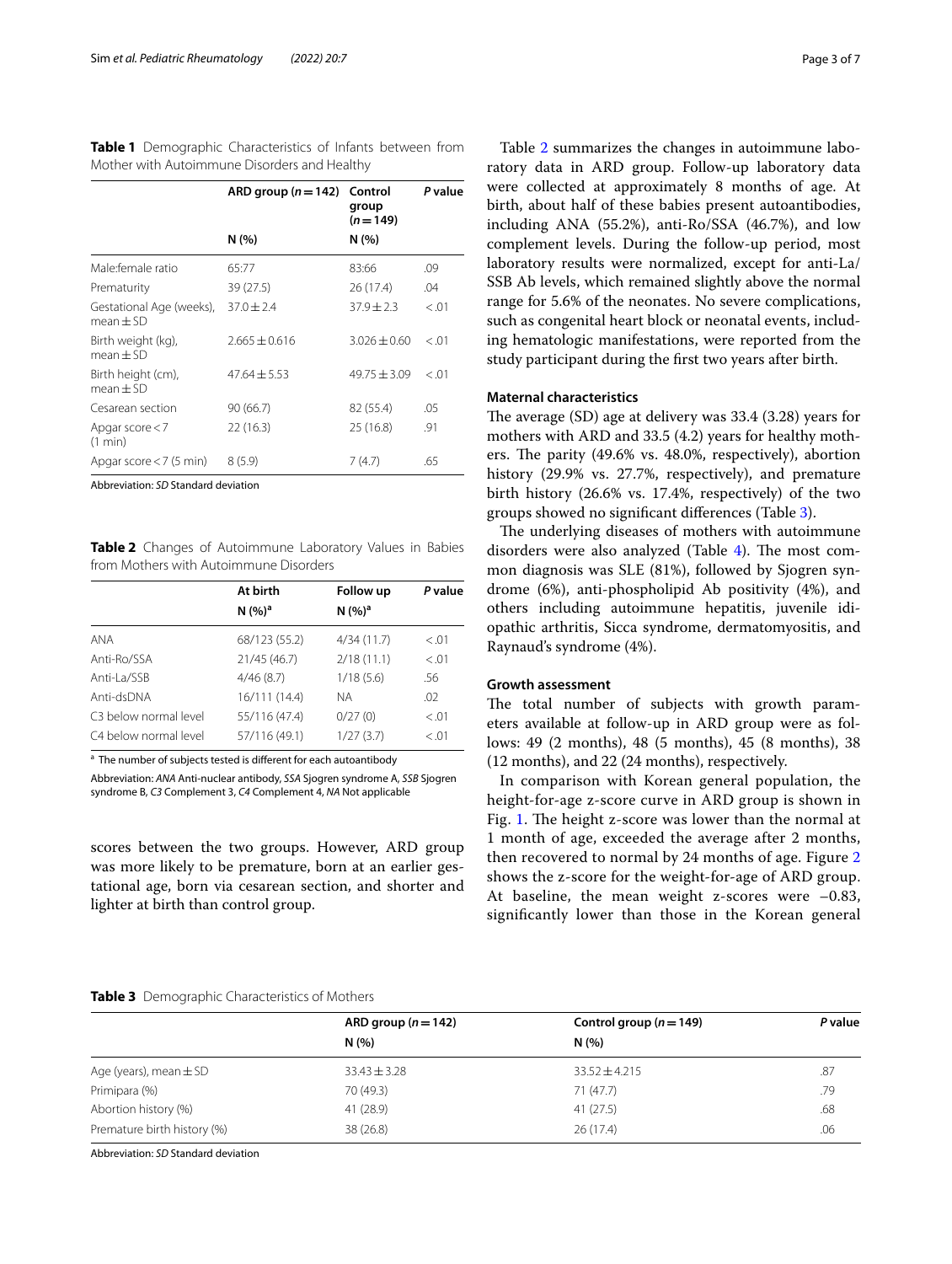<span id="page-3-0"></span>**Table 4** The Characteristics of Mothers with Autoimmune Disorders

| <b>Underlying diseases</b>                                                          | N(%        |
|-------------------------------------------------------------------------------------|------------|
| SLE.                                                                                | 115 (80.9) |
| Anti-cardiolipin antibody positive                                                  | 2(1.4)     |
| Anti-phospholipid antibody positive                                                 | 6(4.2)     |
| Rheumatoid arthritis                                                                | 1(0.07)    |
| Behcet disease                                                                      | 1(0.07)    |
| Sjogren syndrome                                                                    | 9(6.3)     |
| ANA positive                                                                        | 2(1.4)     |
| Others                                                                              | 5(3.5)     |
| (autoimmune hepatitis, JIA, Sicca syndrome, dermatomyositis,<br>Raynaud's syndrome) |            |

Abbreviation: *ANA* Anti-nuclear antibody, *JIA* Juvenile idiopathic arthritis, *SLE* Systemic lupus erythematosus

population. However, the weight of these infants recovered by 24 months of age.

Since the majority of maternal underlying disease was SLE (81%), we additionally compared growth parameters of babies born to mothers with SLE and other ARD group (data not shown). No signifcant diferences in height and weight of babies of both subgroups, so we assessed the growth parameters of babies born to mothers with ARD including SLE.

# **Discussion**

As maternal morbidity is known to infuence fetal or neonatal outcomes [\[14\]](#page-5-13), serious perinatal events or growth and neurodevelopment of their babies are a concern for many parents [\[19](#page-6-3)]. In this study, we noted catch-up growth in weight and height by 2 years of age in infants born to mothers with ARD, although they showed poorer perinatal outcomes including SGA and prematurity compared to those born to healthy mothers. In addition, autoantibodies present at birth waned during infant growth several months later.

In our study, neonates born to mothers with ARD had a higher rate of prematurity and low birth weight and height. These results are consistent those of previous studies that investigated the perinatal outcomes in children of mothers with SLE  $[5, 6, 11]$  $[5, 6, 11]$  $[5, 6, 11]$  $[5, 6, 11]$  $[5, 6, 11]$  $[5, 6, 11]$  $[5, 6, 11]$ . The higher rate of SGA birth noted among infants born to mothers with ARD compared to healthy controls was also compatible with previous study results [[6,](#page-5-7) [20,](#page-6-4) [21\]](#page-6-5). SGA in the babies born to mothers with ARD might result from the high level of intra-uterine efects of proinfammatory cytokines or mother's autoantibody on neonates [[3](#page-5-2)[–5](#page-5-4), [7](#page-5-3)]. Many studies showed lower Apgar scores and fetal loss in mothers with ARD than in healthy mothers [[4,](#page-5-8) [10,](#page-5-9) [22\]](#page-6-6). However, our results showed that abortion and Apgar scores below 7 were not diferent between groups. The difference in our study compared

<span id="page-3-1"></span>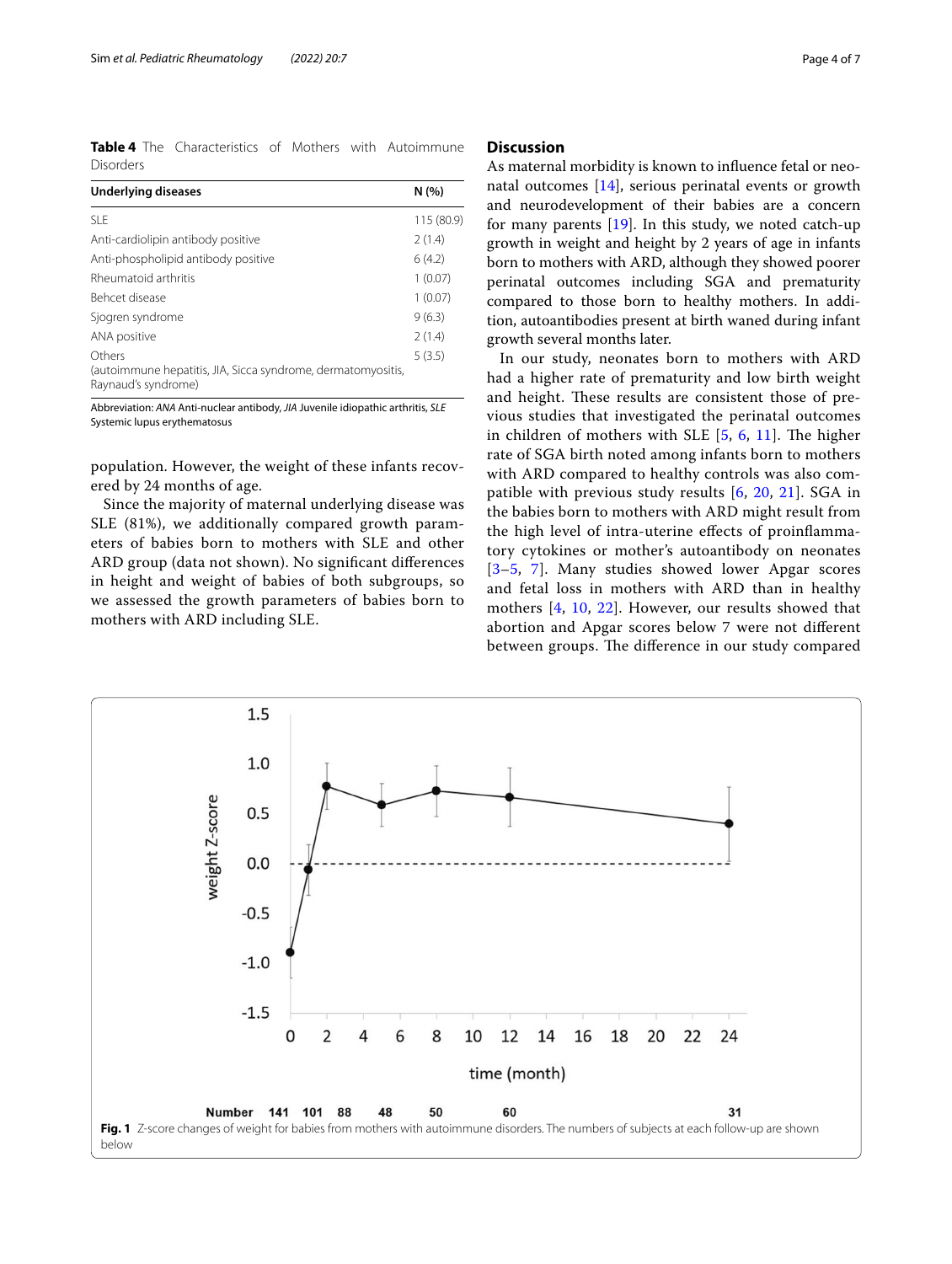

<span id="page-4-0"></span>to previous fndings may be due to diferences in disease control during pregnancy in the study population. Moreover, although other studies reported high fetal loss or low Apgar scores in meta-analyses or nation-wide studies [\[10](#page-5-9), [22](#page-6-6)], only a limited number of cases were included in our study. In pregnancy with ARD, disease control including disease activity may be important to maintain and for favorable perinatal outcome [\[17](#page-6-1), [21](#page-6-5), [23](#page-6-7)].

As the infants grew up, transplacental autoantibodies disappeared during the follow-up period, except for anti-La/SSB Ab. Although infants born to mothers with ARD had autoantibodies, including anti-Ro/SSA Ab, there were no neonatal lupus manifestations including congenital heart block in the neonatal screening or followup period. Anti-Ro/SSA and/or anti-La/SSB are known to contribute to congenital heart block or neonatal lupus development [\[3](#page-5-2), [6](#page-5-7), [10,](#page-5-9) [22](#page-6-6), [24,](#page-6-8) [25](#page-6-9)]. While transplacental autoantibodies gradually diminished 6 months after birth, in this study, anti-SSB antibody remained positive until around 8 months of age compared to other autoantibodies in some children born to mothers with ARD. The presence and titers of maternal anti-Ro/SSA antibodies gradually decreased after birth, they were found until 9 months old  $[24]$  $[24]$ . The autoantibodies transferred from mothers with ARD may induce various clinical manifestations of neonatal lupus, and these clinical fndings seem to gradually improve up to 12 months of age,

owing to the disappearance of maternal autoantibodies [[24,](#page-6-8) [26](#page-6-10), [27\]](#page-6-11).

In this study, among the enrolled mothers with ARD, some represented only positive autoantibodies, including ANA, anti-cardiolipin antibody, and anti-phospholipid antibody, even when they were diagnosed with ARD. Pregnancy represents a tolerating immune state due to paternal alloantigen presented by fetal tissue. Sex hormones and the placenta contribute to pregnancy maintenance by modifying T cell function, but changes in T cell immunity during pregnancy might be changed to produce autoantibodies [[28\]](#page-6-12). However, transplacental autoantibodies may afect the fetus by the pathogenesis of autoantibodies [\[5](#page-5-4), [9\]](#page-5-6).

Our results suggest that catch-up growth in infants from ARD mothers took place around 2 years of age in comparison with a normal Korean baby. The z-scores of body weight and height progressively increased as the infants grew. Body weight increased up to 2 years of age in the present study. Lower body weight in infants born to mothers with ARD might be due to poor placental development and persistent clinical or subclinical infammation with high levels of cytokines or autoantibody reaction [\[3](#page-5-2)[–7](#page-5-3)]. Body weight rapidly increased up to 2 months of age, and the z-score was higher than that in normal healthy Korean children until 2 years of age. Rapid catch-up body weight gain occurred at around 3 months of age, followed by a gradual increase. These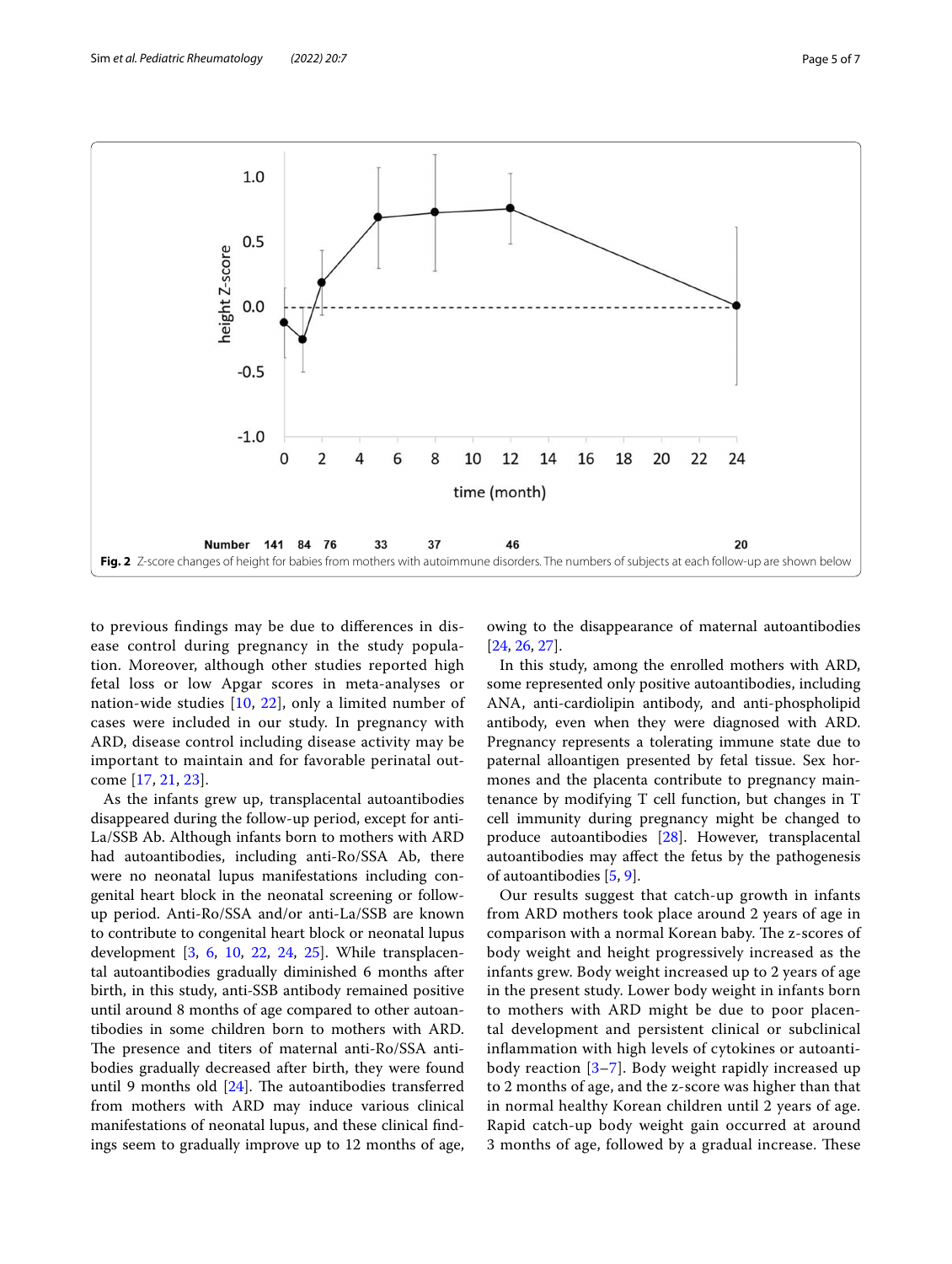mechanisms might be due to loss of placental function after birth, and limitation of autoantibody reaction by disruption between baby and mother [\[4](#page-5-8), [7](#page-5-3), [9\]](#page-5-6). However, the z-score for height decreased up to 1 month, and then rapidly increased over 2 years, showing a nearly normal z-score at 2 years of age. Some babies showed lower weight and height at 3 and 9 months of age, but their fnal height and weight were normal [[21](#page-6-5)]. Postnatal growth in full-term and preterm SGA infants showed catch-up growth at 2 years of age [[12](#page-5-11), [13](#page-5-12)].

As our study included a relatively small number of subjects compared to other studies that assessed national data, further large scale studies are needed. Moreover, as we retrospectively reviewed patients' charts, we were not able to obtain measurements at every time point for each neonate. Other developmental factors were not included in this study and require further investigation. We were unable to investigate more specifc maternal demographics, such as disease activity and treatment received. The effect of maternal therapy on ofspring's growth development may provide more insight into the impact of maternal disease on neonatal outcomes [\[3,](#page-5-2) [11](#page-5-10), [22](#page-6-6), [26](#page-6-10)].

# **Conclusions**

This study is the first longitudinal study to assess the growth parameters of infants born to mothers with ARD. Our results suggest that weight and height diferences could be caught up by 2 years of age in children born from mothers with ARD, and most transplacental autoantibodies could be normalized as neonates grow up. This study favorably suggests that maternal ARD may not afect growth for up to 2 years.

#### Abbreviations

ARD: Autoimmune rheumatic disorders; SLE: Systemic lupus erythematosus; SGA: Small for gestational age; Ab: Antibody; ANA: Anti-nuclear antibody; SSA: Sjogren syndrome A; SSB: Sjogren syndrome B; C3: Complement 3; C4: Complement 4.

#### **Acknowledgements**

Not applicable

#### **Authors' contributions**

SYS and HYC conceptualized and designed the study, collected data, drafted the initial manuscript, and reviewed and revised the manuscript. MHJ, SYL and JWR carried out the initial analyses and reviewed the manuscript. HMK reviewed and revised the manuscript. DCJ conceptualized and designed the study, coordinated and supervised data collection, and critically reviewed the manuscript for important intellectual content. All authors approved the fnal manuscript as submitted and agree to be accountable for all aspects of the work.

#### **Funding**

No funding was used in the design of this study nor in the collection, analysis, or interpretation of data.

#### **Availability of data and materials**

The datasets used and/or analyzed during the current study are available from the corresponding author on reasonable request.

#### **Declarations**

#### **Ethics approval and consent to participate**

Authors have obtained the required ethical approvals and have given the necessary attention to ensure the integrity of the work. The study was approved by the Institutional Review Board of the hospitals of the Catholic University of Korea (XC20WIDI0037K).

#### **Consent for publication**

The fnal manuscript has been reviewed and approved by all the authors.

#### **Competing interests**

The authors have no conficts of interest relevant to this article to disclose.

Received: 19 August 2021 Accepted: 19 January 2022 Published online: 02 February 2022

#### **References**

- <span id="page-5-0"></span>1. Markle JG, Fish EN. SeXX matters in immunity. Trends Immunol. 2014;35(3):97–104.
- <span id="page-5-1"></span>2. Weiss JE. Pediatric systemic lupus erythematosus: more than a positive antinuclear antibody. Pediatr Rev. 2012;33(2):62–73.
- <span id="page-5-2"></span>3. Lateef A, Petri M. Management of pregnancy in systemic lupus erythematosus. Nat Rev Rheumatol. 2012;8(12):710–8.
- <span id="page-5-8"></span>4. Ostensen M, Clowse M. Pathogenesis of pregnancy complications in systemic lupus erythematosus. Curr Opin Rheumatol. 2013;25(5):591–6.
- <span id="page-5-4"></span>5. Tincani A, Nuzzo M, Motta M, Zatti S, Lojacono A, Faden D. Autoimmunity and pregnancy: autoantibodies and pregnancy in rheumatic diseases. Ann N Y Acad Sci. 2006;1069:346–52.
- <span id="page-5-7"></span>6. Lateef A, Petri M. Systemic Lupus Erythematosus and Pregnancy. Rheum Dis Clin North Am. 2017;43(2):215–26.
- <span id="page-5-3"></span>7. Takahashi N, Nagamatsu T, Fujii T, Takahashi K, Tsuchida Y, Fujio K, et al. Extremely high levels of multiple cytokines in the cord blood of neonates born to mothers with systemic autoimmune diseases. Cytokine. 2020;127:154926.
- <span id="page-5-5"></span>8. Wallenius M, Salvesen KA, Daltveit AK, Skomsvoll JF. Systemic lupus erythematosus and outcomes in frst and subsequent births based on data from a national birth registry. Arthritis Care Res (Hoboken). 2014;66(11):1718–24.
- <span id="page-5-6"></span>9. Ludwig RJ, Vanhoorelbeke K, Leypoldt F, Kaya Z, Bieber K, McLachlan SM, et al. Mechanisms of Autoantibody-Induced Pathology Front Immunol. 2017;8:603.
- <span id="page-5-9"></span>10. Chen YJ, Chang JC, Lai EL, Liao TL, Chen HH, Hung WT, et al. Maternal and perinatal outcomes of pregnancies in systemic lupus erythematosus: A nationwide population-based study. Semin Arthritis Rheum. 2020;50(3):451–7.
- <span id="page-5-10"></span>11. Lateef A, Petri M. Managing lupus patients during pregnancy. Best Pract Res Clin Rheumatol. 2013;27(3):435–47.
- <span id="page-5-11"></span>12. Hokken-Koelega AC, De Ridder MA, Lemmen RJ, Den Hartog H, De Muinck Keizer-Schrama SM, Drop SL. Children born small for gestational age: do they catch up? Pediatr Res. 1995;38(2):267–71.
- <span id="page-5-12"></span>13. Itabashi K, Mishina J, Tada H, Sakurai M, Nanri Y, Hirohata Y. Longitudinal follow-up of height up to fve years of age in infants born preterm small for gestational age; comparison to full-term small for gestational age infants. Early Hum Dev. 2007;83(5):327–33.
- <span id="page-5-13"></span>14. Zanardi DM, Santos JP, Pacagnella RC, Parpinelli MA, Silveira C, Andreucci CB, et al. Long-Term Consequences of Severe Maternal Morbidity on Infant Growth and Development. Matern Child Health J. 2021;25(3):487–96.
- <span id="page-5-14"></span>15. Niklasson A, Engstrom E, Hard AL, Wikland KA, Hellstrom A. Growth in very preterm children: a longitudinal study. Pediatr Res. 2003;54(6):899–905.